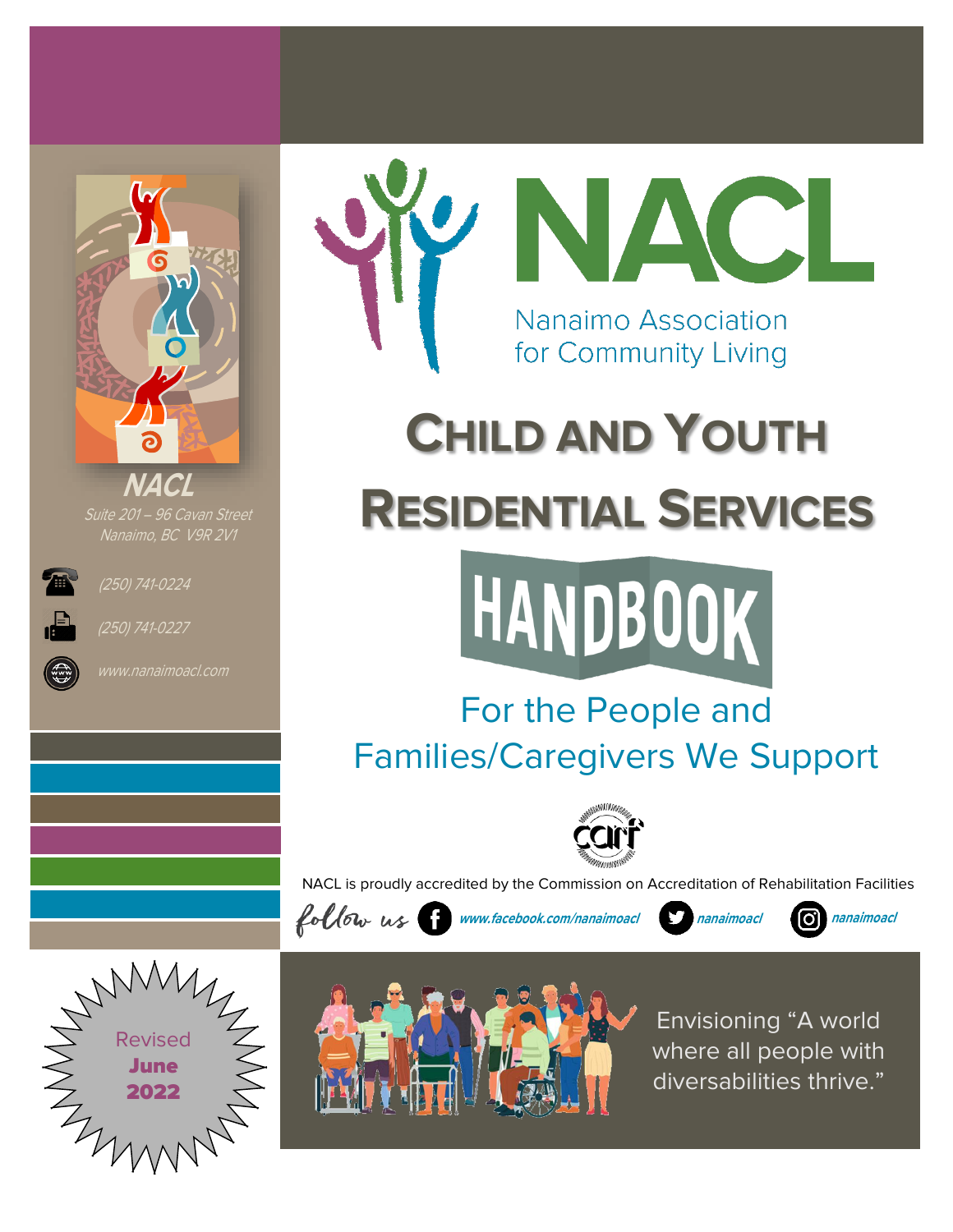

Welcome to Nanaimo Association for Community Living (NACL) and our Residential Services for children and youth. This handbook has all the information on what you need to know about living in our NACL residences.

If you have any questions or want to see our full Policy and Procedure Manual, please contact the Program Manager. We encourage you to read this handbook, and keep it for future reference.

## **What's Inside?**

## **PART 1 – About NACL**

- Our Mission, Vision, and Core Values
- Statement of Diversity
- Services
- Board of Directors

## **PART 2 – General Information for the People and Families/Caregivers we Support**

- 
- 
- Person Centered Planning ■ Advocacy
- 
- 
- **Complaint Procedure Example 3 Accessibility Example 2 Accessibility**

## **PART 3 – Residential Services**

- How do I access NACL's Residential Services? Who takes care of transportation?
- What needs to be done before I move in? What if I have any medical issues?
- What to expect when living in a NACL home Leaving Residential Services
- Who pays for the services offered? Questions or comments
- What do I need while living in a group home?
- Individual Rights **Theorem Account 1999 The Health and Safety Theorem Account 1999 Theorem Account 1999 Theorem Account 1999 Theorem Account 1999 Theorem Account 1999 Theorem Account 1999 Theorem Account 19**
- **Personal Information Example 20 Abuse/Harassment Prevention** 
	-
- Confidentiality  **Quality Assurance**
- Problem Solving  **Suggestions and Feedback** 
	-
	-
	-
	-
	-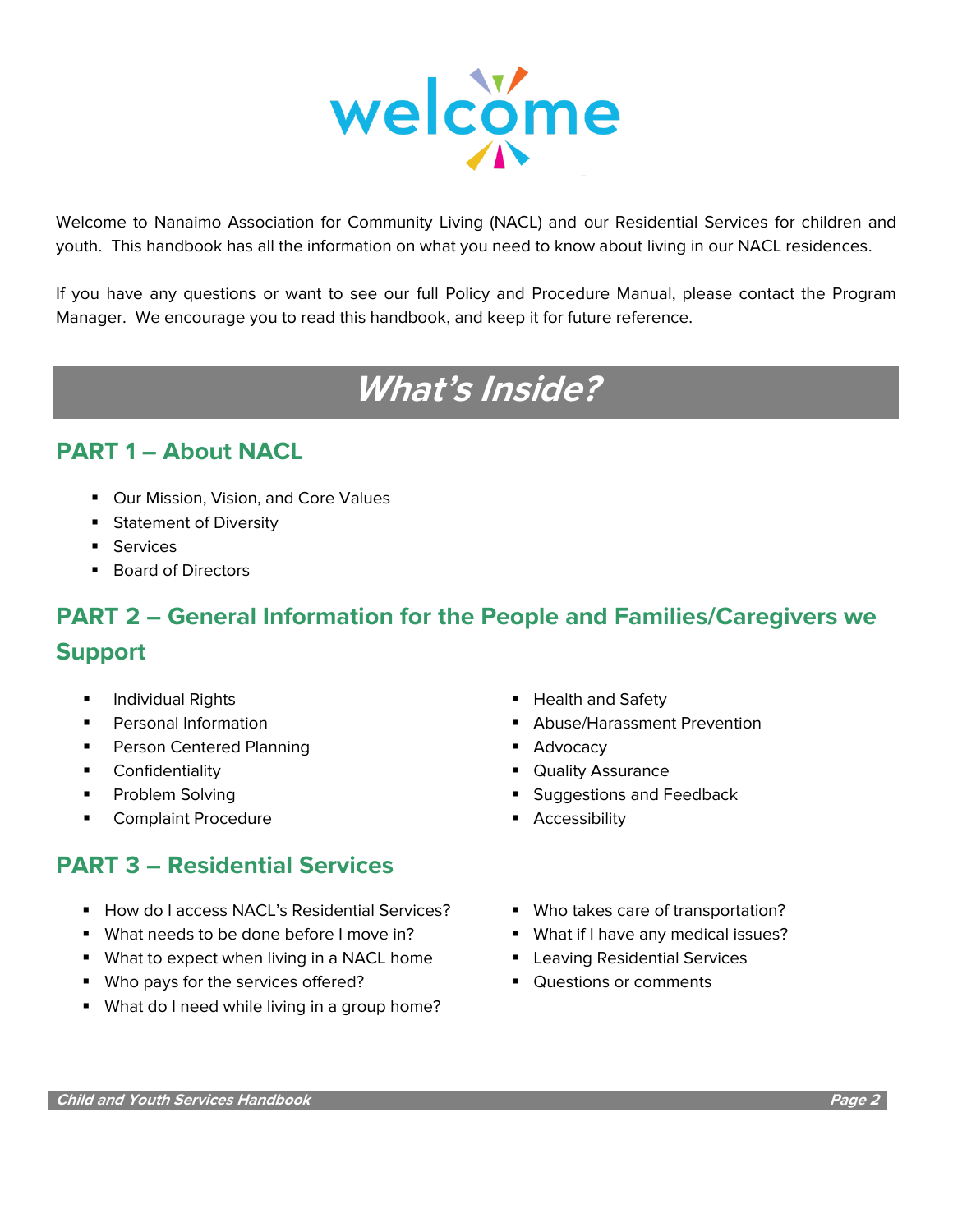## **PART 1: About NACL**

**Nanaimo Association for Community Living (NACL) is a non-profit society** formed under the Societies Act of British Columbia. NACL has been actively supporting people with diversabilities in Nanaimo and the surrounding area since July 22, 1986.

A detailed history of Nanaimo Association for Community Living can be found on our website at: **https://www.nanaimoacl.com/our-history.**

NACL has been accredited by the [Commission on Accreditation of Rehabilitation Facilities \(CARF\)](http://www.carf.org/) since 2005.

Our mission and vision guide our programs, activities, and decisions.



## **NACL's Core Values**

NACL is dedicated to removing the barriers faced by people with diversabilities preventing them from reaching their full potential. NACL is committed to the following core values:

## • **Person-Centered Planning**

We use person-centered planning to ensure the services we design and the supports we deliver are, at every stage driven by the individual needs and aspirations of people we support.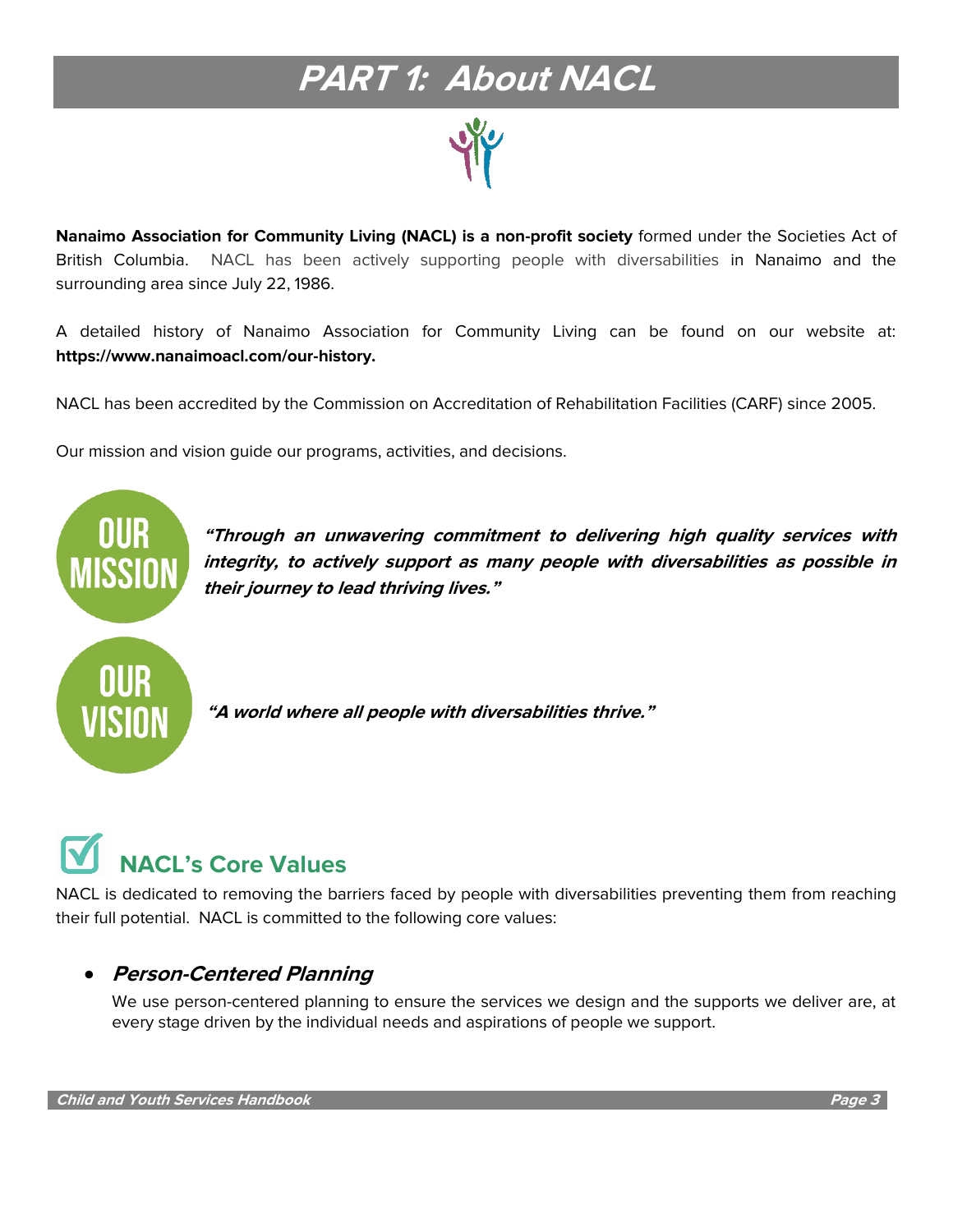## • **Equity, Diversity and Inclusion**

Through active support and inclusive engagements, NACL is keen to build strong and lasting relationships with all people with diversabilities. We recognize that developing meaningful connections with individuals of varying ages, cultures, races, ethnicities and genders requires authentic conversation, active listening and a dedication to self-education.

### • **Respect**

In all our interactions, we treat people with respect and kindness.

## • **Safety**

In all our work, we prioritize the safety and security of the people we support, their families and our NACL staff members.

### • **Sustainability**

We are unwavering in our commitment to sustainable practices that benefit local communities, the environment and future generations.

## • **A Socially Entrepreneurial Ethos**

We are innovative. We try new things. We approach our work with an entrepreneurial spirit that ensures we best serve the people and families we support.

### • **Accessible Communication**

Great communication is accessible communication. We are designing our communications efforts to be inclusive and accessible to all people.

## **Statement of Diversity**

Nanaimo Association for Community Living (NACL) acknowledges and respects the value of a diverse community. NACL recognizes that the scope of diversity includes gender, race/ethnicity, family status, age, mental/physical abilities, sexual orientation, religious beliefs, socio-economic status, and occupational focus. We also recognize the norms, customs, and holiday of various culture and groups.

NACL will maintain an environment that is supportive of these elements. We will promote inclusion within our organization and the communities we support.

We commit to:

- Services that respect people and their cultural differences;
- Promoting cultural awareness and understanding within the Association and community;
- **Endeavoring to reflect the diversity of our community through our Board of Directors, staff, and** volunteers;
- *Not tolerating discrimination of any kind;*
- Not restricting self-expression in choices of clothing; and
- Not restricting participation in community activities.

**Child and Youth Services Handbook Page 4**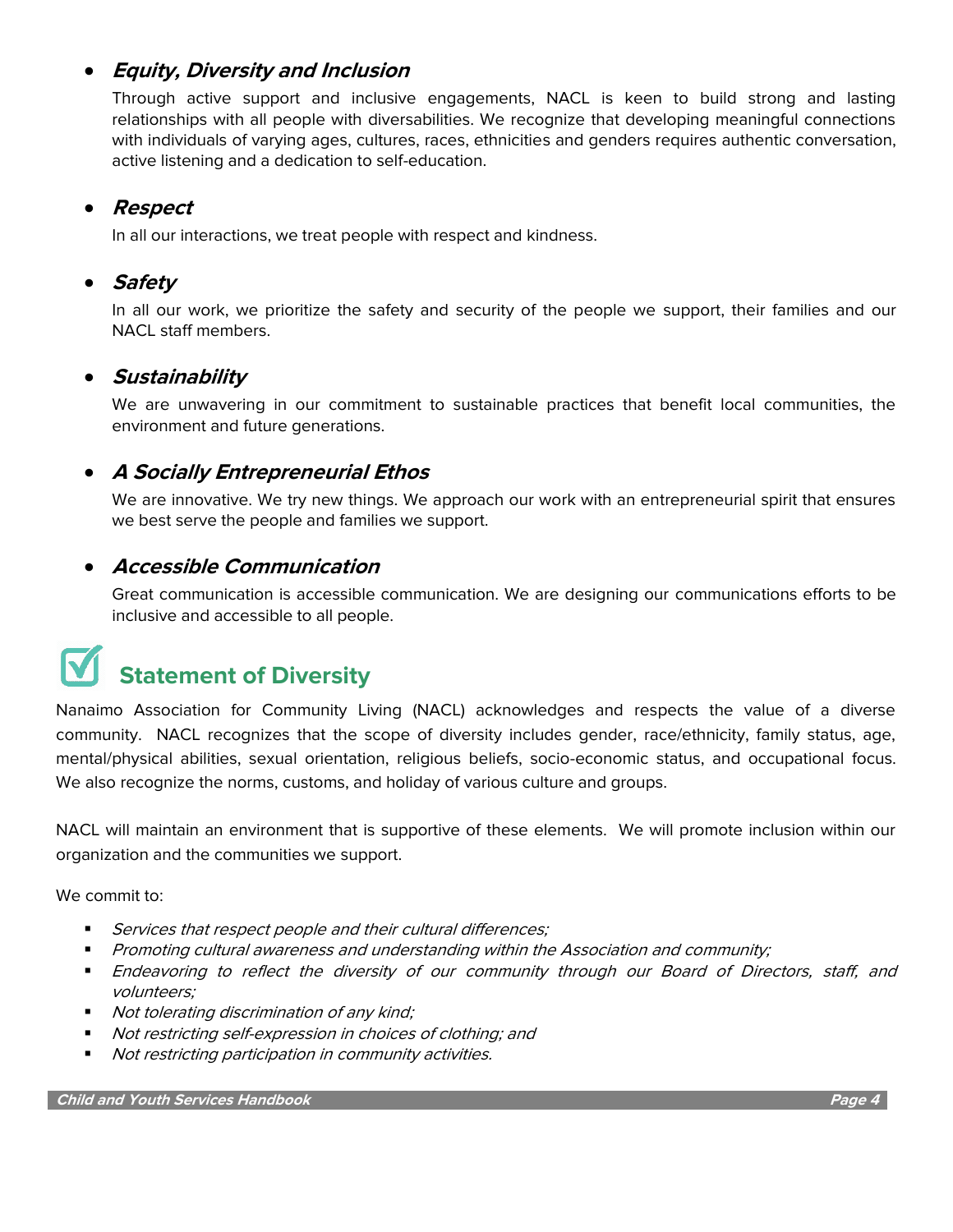## **OUR SERVICES**

Nanaimo Association for Community Living (NACL) provides services for people with diversabilities.

- **EXECT** Services are targeted to youth age six (6) and up, and adults who are 19 years or older;
- We support approximately 215 people;
- NACL employs approximately 180 staff and contracts with over 90 home share providers.

### **NACL's Current Programs**

- **Community Inclusion** (Monday to Friday 8:30 a.m. to 3:00 p.m., and Saturday 10:00 a.m. to 2:30 p.m.) ✓ Actions Day Program
- **Residential Services** (provided 24/7)
	-
	-
	- ✓ Jingle Pot Carriage House ✓ Sherwood Home
	-
	-
	-
	- ✓ Caspers Way Home ✓ Portsmouth Road Home
	- ✓ Jingle Pot Home ✓ Prideaux Outreach
		-
	- ✓ Kennedy Home ✓ Turner Connection Home
	- ✓ Maxey Road Home ✓ Westwood Lake Home
	- ✓ Nottingham Home ✓ Uplands Outreach
- **Home Share** (a program where a person is matched with contractors to live with)
- **EXECL Employment Services** (a program that helps people find jobs)
- **EXTER Snoezelen Room** (a multi-sensory room, booked by appointment ask for details if you're interested)

Referrals for these services, except for the Snoezelen Room and Child and Youth Residential, are accepted through Community Living British Columbia (CLBC). Child and Youth Residential Services are referred by the Ministry of Children and Family Development (MCFD). Waitlists for services are maintained by either CLBC or MCFD, as applicable.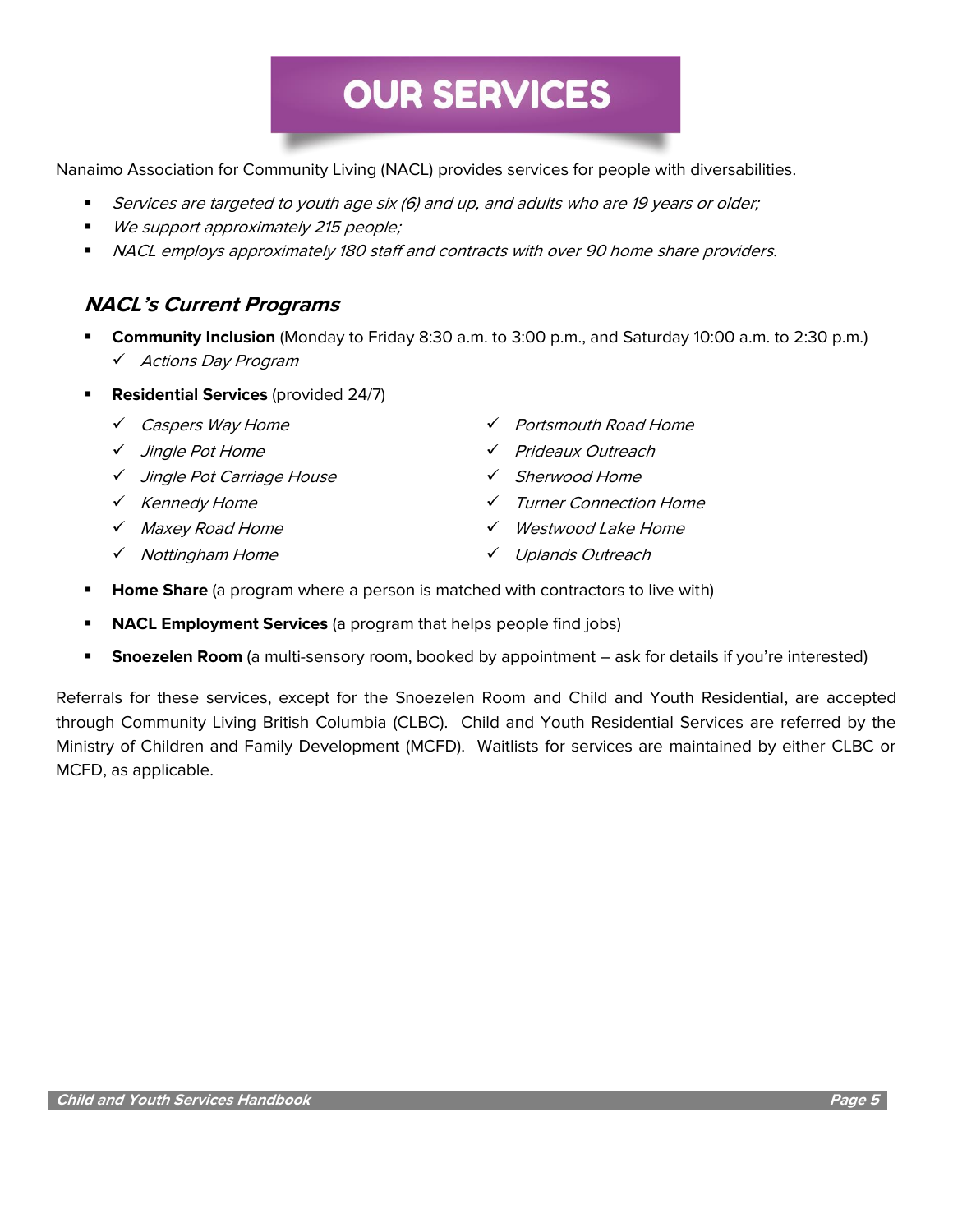

As a registered non-profit society, NACL's membership is open to everyone by donation (except employees). NACL holds an Annual General Meeting once a year to elect a Board of Directors, talk about the past year and future planning.

The Board of Directors establishes the vision, mission, core values, principles, and Code of Ethics to guide the employees, Home Share Providers, and contractors who support the people we serve. They also set the policies NACL uses to manage the organization.

The Board hires and oversees an Executive Director, who is responsible for implementing those policies and overseeing NACL employees and Home Share Providers, as well as making day-to-day decisions about NACL operations.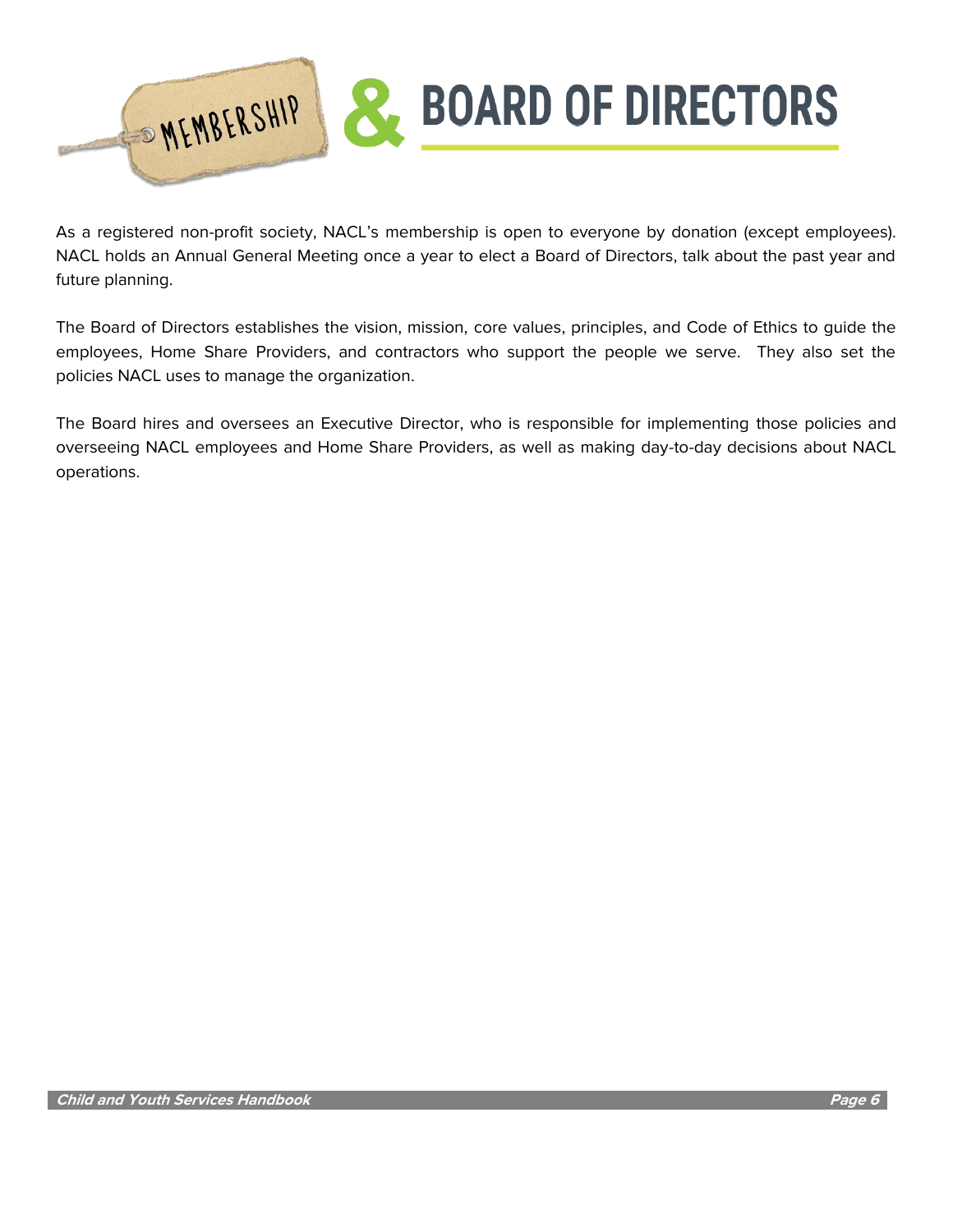## **PART 2: General Information for the People and Families/Caregivers we support**

## **Individual Rights**

Nanaimo Association for Community Living recognizes the people we support have certain rights and responsibilities, and we strive to provide you with information about those.

People NACL supports have the right to be free from:

- 1. Abuse;
- 2. Financial or other exploitation;
- 3. Retaliation;
- 4. Humiliation; and
- 5. Neglect.

People NACL supports also have the right to:

### ▪ **Equality and non-discrimination.**

People with diversabilities have an equal and effective legal protection against discrimination on all grounds.

### ▪ **Accessibility.**

People with diversabilities have access to buildings and homes, to transportation, to information and communications technology, and to other facilities and services so they can participate fully in all aspects of life.

### ▪ **Freedom of expression and opinion, and access to information.**

People with diversabilities can exercise the right to freedom of expression and opinion, including the freedom to seek, receive, and impart information and ideas on an equal basis with others and through all forms of communication of their choice. Further, children/youth in care can be consulted and express their views, according to their abilities, about significant decisions affecting them. They have the right to be informed about and to be assisted in contacting the representative under the Representative for Children and Youth Act or the Ombudsperson.

### **Liberty and security of the person.**

People with diversabilities should:

- ✓ Enjoy an equal right to liberty and security of person; and
- ✓ Not be deprived of their liberty unlawfully or arbitrarily.

### **Respect for privacy.**

People with diversabilities, regardless of place of residence or living arrangements, shall not be subjected to arbitrary or unlawful interference with his or her privacy. Further, children/youth in care have the right to privacy during discussions with members of their families, subject to any court order made after the court has had an opportunity to consider the questions of access to the child/youth and during discussions with a lawyer.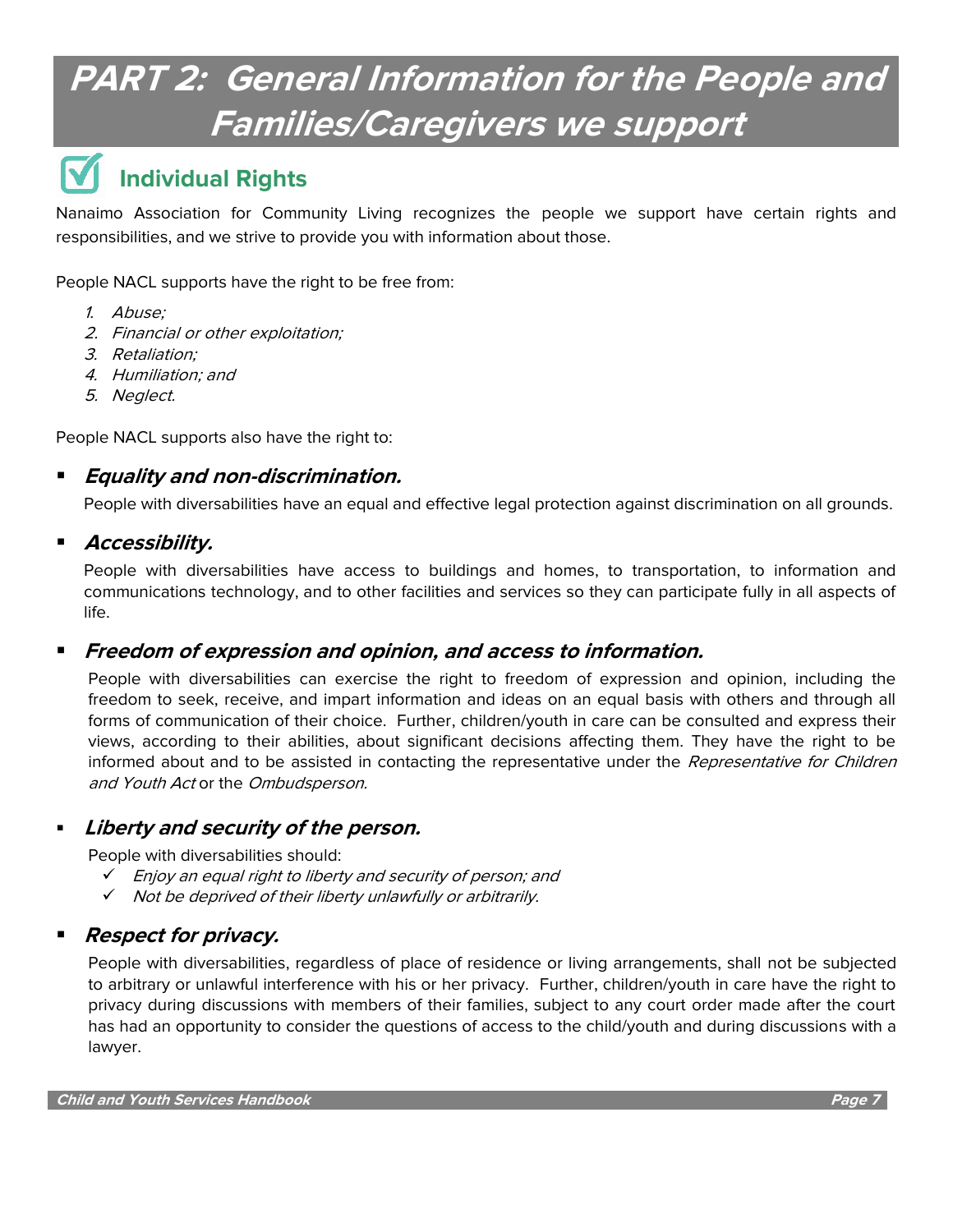### ▪ **Health.**

People with diversabilities have the right to enjoy the highest standard of health without discrimination

### ▪ **Education.**

People with diversabilities can access general tertiary education, vocational training, adult education, and lifelong learning without discrimination and on an equal basis with others.

## ▪ **Work and employment.**

People with diversabilities have the right to work on an equal basis with others.

## ▪ **Protection and safety in situations of risk and humanitarian emergencies.**

Protection and safety of people with diversabilities will be preserved in situations of risk and humanitarian emergency.

## ▪ **Freedom from torture or cruel, inhuman, or degrading treatment or punishment.**

No-one shall be subjected to torture or to cruel, inhuman, or degrading treatment or punishment. No-one shall be subjected without his or her free consent to medical or scientific experimentation.

### ▪ **Freedom from exploitation, violence, and abuse.**

All appropriate legislative, administrative, social, educational, and other measures need to be taken to protect people with diversabilities from all forms of exploitation (including financial), violence, and abuse, including their gender-based aspects.

## ▪ **Living independently and being included in the community.**

People with diversabilities have the same right as everyone else to live where and with whom they want.

## ■ *Adequate standard of living and social protection.*

People with diversabilities have the right to an adequate standard of living for themselves and their families. Further, children/youth in care have the right to be fed, clothed, and nurtured according to the community standards, and to be given the same quality of care as other children.

## **Participation in cultural life, recreation, leisure, and sport.**

People with diversabilities have access to services from those involved in the organization of recreational, tourism, leisure, and sporting activities. Further, children/youth in care have the right to participate in and receive the religious instruction of their choice, and to receive guidance and encouragement to maintain their cultural heritage. In addition, Indigenous children have the right to receive guidance, encouragement, and support to learn about and practice their Indigenous traditions, customs, language, and belong to their Indigenous communities.

NACL therefore ensures the following for the people and families/caregivers we support:

- The information to make informed choices;
- Involvement in planning services and activities;
- Support to explore other options when someone changes their mind or makes a mistake;
- Involvement in exploring risks and developing plans to minimize those risks;
- Education regarding rights and responsibilities; and
- An annual review of those rights and responsibilities.

#### **Child and Youth Services Handbook Page 8**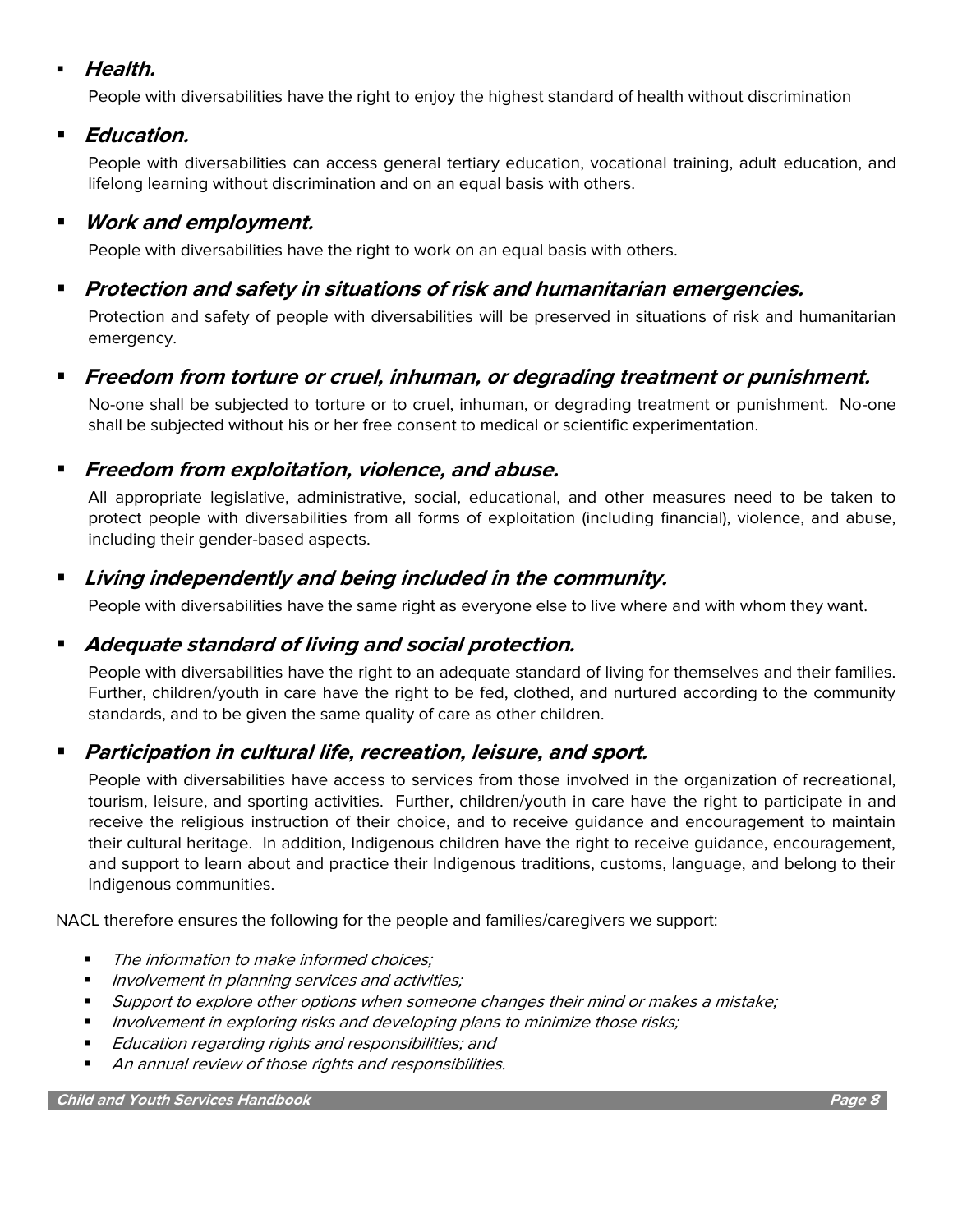

When you're referred and accepted to a NACL service, we ask for basic information. However, when we begin the process of person-centered planning with you, we ask for more detailed information to understand your strengths and needs, so we can provide the best possible services.

## **Person Centered Planning**

At NACL, we work with you on what is called a Person Centered Plan (PCP for short). This is a comprehensive, individualized document that ensures services and supports reflect your needs, preferences, and dreams. You will be able to fully participate in the planning process. NACL also encourages your family members and support network to participate.

The plan covers many different areas of one's life. It is important the information you provide is accurate and upto-date, so we can adjust our services to meet changing needs.

We keep a copy of your plan on file and will provide plan copies to you and others involved in developing it, with your consent.

Once you leave the program, we archive your file – but it is still available any time you want to look at it. Our commitment is to always keep the information secure and confidential, even after you leave the program.



## **Confidentiality**

NACL upholds the rights of all people we support and their families to privacy and confidentiality. To ensure you have the right to have information about you treated in confidence:

- You, your family members, quardians, committees, or representatives will participate in intake meetings and be fully informed of your privacy rights and access to personal records, including:
	- ✓ The use of **Form SD003-P (Authorization and Waiver of Confidentiality)**;
	- $\checkmark$  The use of release forms for obtaining third party information;
	- $\checkmark$  The process for accessing their personal records; and
	- $\checkmark$  Complaint procedures regarding privacy concerns.
- Whenever possible, you must provide the information about yourself.
- When shared by employees/Home Share Providers, only information that is deemed essential is to be given.
- Where employees, Home Share Providers, or volunteers provide the information, it is to be done with your consent, utilizing **Form SD003-P (Authorization and Waiver of Confidentiality)** unless due to health or impairment, you are unable to do so.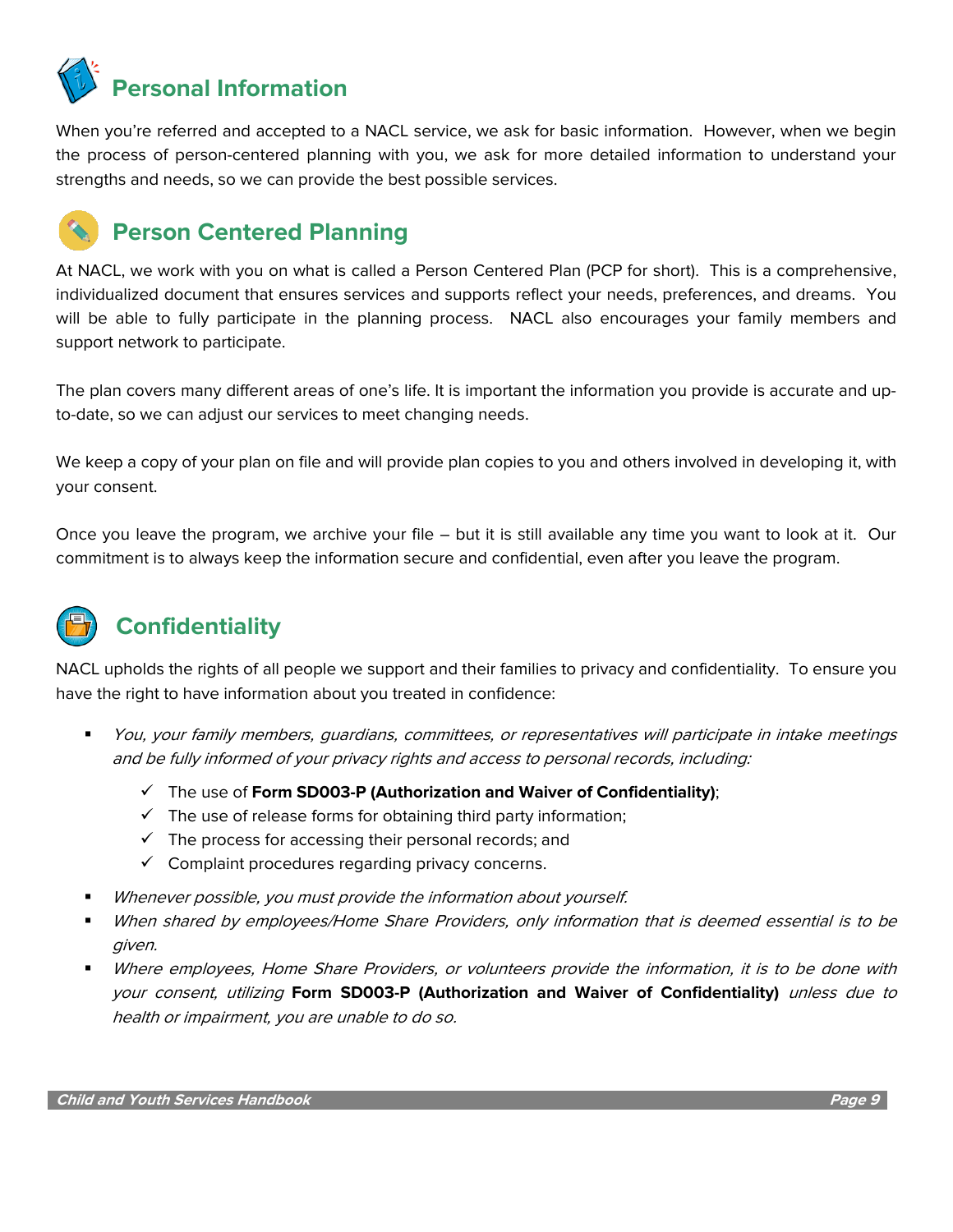All records, files, and notes pertaining to the people we support are the property of NACL and are subject to its control. Furthermore, all records (electronic and paper) are securely stored and retained and/or disposed of in accordance with applicable laws.

If you have any concerns, speak to any NACL staff or the Program Supervisor.

## **Problem Solving**

Person Centered Planning at NACL ensures a proactive approach in preventing and dealing with concerns or problems. Throughout the planning process we communicate directly with the people we support, their families/caregivers, staff, and home share providers. Any concerns are resolved with everyone involved.

## **Complaint Procedure**

People NACL supports or their family members have the right to be heard. You should not wait to tell us if you are having a problem or have a complaint. It's every person's responsibility to tell us about an issue it as soon as possible, and we will help in any way we can to solve the problem.

#### **NOTE: There will be no retaliation or barrier to service if a person NACL supports has a complaint.**

NACL encourages everyone to try to resolve a conflict in the following ways:

- First, you or your family members/caregivers should try to talk to the Program Supervisor, contractor (if applicable), or a staff member you trust.
- If possible, use our special form **(SD015-P – Complaint Resolution Form)** to write out the complaint. If you can't write it, you can come to the front desk at NACL's Administration Office, and we'll make sure to find someone who can help.
- NACL will discuss the complaint with everyone involved within three (3) days (72 hours).
- Within 14 days of the complaint being filed, the staff heading the investigation will prepare a report about the incident, including the actions taken to resolve the complaint, and we'll book a meeting with with the person submitting the complaint to talk about it.
- If you don't like the results, you can tell us why, we'll look at it again, and we'll meet with you to discuss any possible changes to the decision about the complaint.
- If you still aren't happy with the results, the Executive Director and/or the Board of Directors will give a decision in writing and meet with you within 14 days to discuss that decision.
- The Board of Directors is the highest level for complaint resolution at NACL.
- If you are still not satisfied with the Board of Directors' decision (if it goes to them), you or your family member/caregiver can contact Community Living BC (CLBC) or the Ministry of Children and Family Development (MCFD) – whichever one applies to you. We will give the contact information needed.
- If you are not satisfied with CLBC's decision, you or your family member/caregiver can contact the BC Government's Advocate for Service Quality. We will give the contact information needed.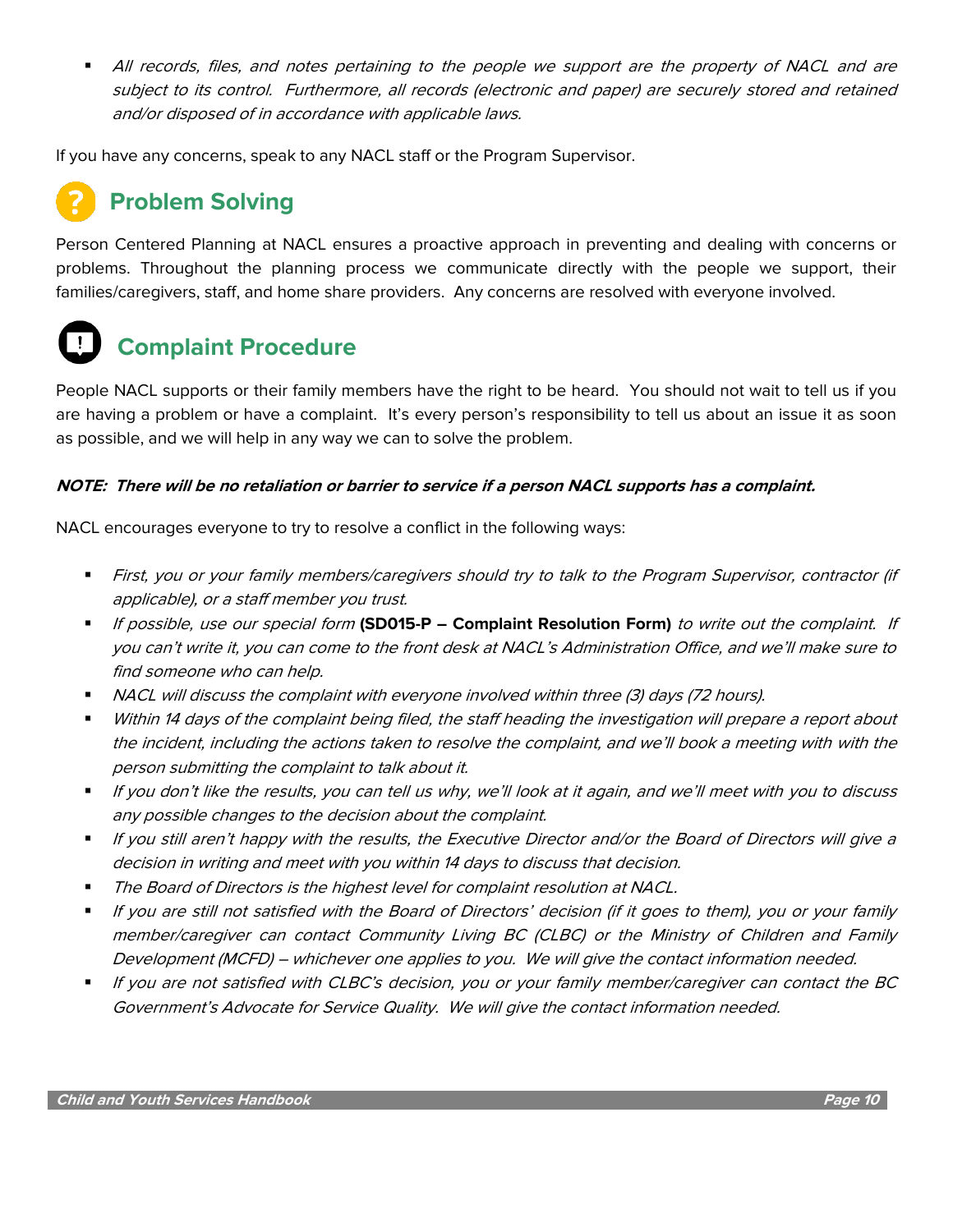

Nanaimo Association for Community Living (NACL) is committed to promoting health and safety agency-wide. NACL ensures all people we support receive the highest quality of care, based on individual health and safety needs. NACL is also committed to a healthy and safe work environment for all employees and Home Share Providers.

In its effort to maintain this environment, NACL will:

- Actively promote health and safety in the organization;
- Ensure the health and safety needs of all people NACL supports are addressed in Person Centered Plans;
- Endeavour to maintain safe working conditions;
- Develop safe service delivery and work procedures, providing the necessary training to staff or Home Share Provider/caregivers to successfully meet the health and safety needs of people NACL supports; and
- Enforce compliance with safety procedures, directives, and relevant legislation by all employees/Home Share Providers, including:
	- $\checkmark$  Federal and provincial legislation;
	- ✓ WorkSafeBC regulations;
	- ✓ Community Living BC (CLBC)/Ministry of Children and Family Development (MCFD) standards of care;
	- $\checkmark$  The Commission on Accreditation of Rehabilitation Facilities (CARF) health and safety standards; and/or
	- ✓ The Collective Agreement (wherever NACL staff is involved).



## **Emergency Procedures**

Each program and building have emergency procedures for the safety and well-being of people supported by NACL and employees/Home Share Providers in the event of a disaster (i.e. medical emergencies, bomb threat, fire, earthquake, explosion).

Staff have been trained in first aid, and each building is equipped with first aid and earthquake kits. There is a Safety Manual on site to help staff effectively manage all types of emergency situations, from man-made to natural disasters.

Emergency response drills are practiced regularly, including monthly fire drills, with the participation of staff and people NACL supports.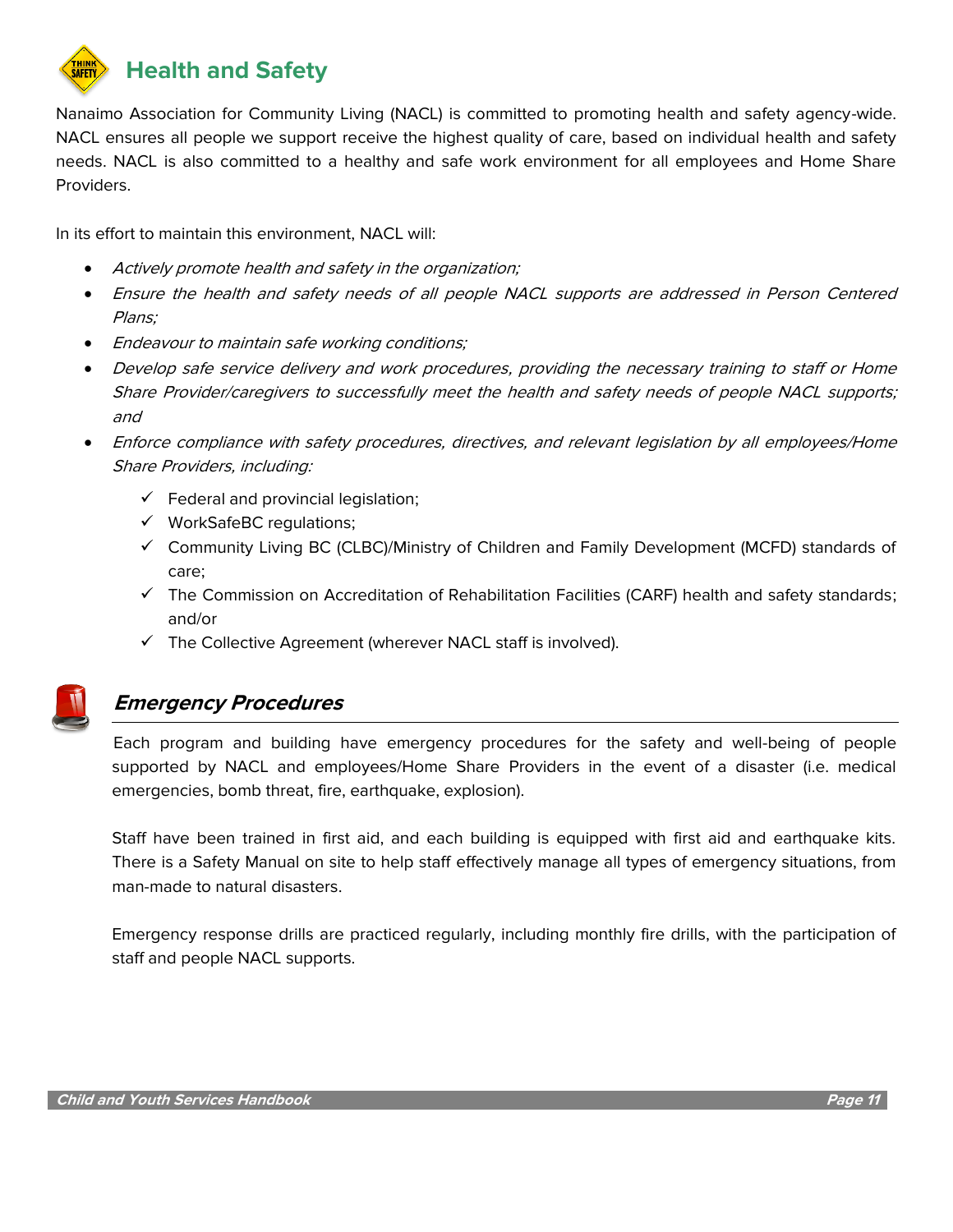## **Abuse/Harassment Prevention**

NACL strongly recognizes that people with diversabilities shall not be subjected to abuse or harassment. To ensure this, appropriate personnel policies, procedures, and practices have been developed, maintained, and adhered to by NACL employees/Home Share Providers.

NACL staff will not engage in any behavior detrimental to a person (people NACL supports, employees, visitors, etc.) which would be considered harassment or abusive.

Furthermore, NACL is committed to eliminating and/or minimizing the risk of abuse or harassment through the following practices:

## **Hiring Criteria**

NACL employees working in our Youth programs must have:

- ✓ Two clear criminal record checks: one through the PSSG (Ministry of Public Safety and Solicitor General) and one through the Ministry of Children and Family Development (MCFD)'s Centralized Services Hub;
- ✓ A Class 4 Unrestricted driver's license (to drive wheelchair-accessible vans) within three months of hire; and
- ✓ <sup>A</sup> minimum qualification of Community Support Worker or equivalent.

## **Training**

All NACL employees/Home Share Providers are trained and kept up-to-date on the following:

- ✓ First aid certificate;
- ✓ Supporting Individuals through Valued Attachments (SIVA);
- ✓ Person Centered Thinking (PCT)/Person Centered Planning (PCP);
- ✓ Ongoing in-service training specific to people's individual needs;
- ✓ Competency-based training via ShareVision;
- ✓ Youth-specific training (through Eclipse HR Solutions), based on best practice; and
- ✓ Positive Behavioral Supports (by the Behavioral Consultant referred by MCFD)

## **Standards/Regulatory Compliance**

NACL must remain in compliance with the various standards and regulations of providing community social services, including:

- ✓ Community Living BC (CLBC)/Ministry of Children and Family Development (MCFD) standards of care;
- ✓ The Commission on Accreditation of Rehabilitation Facilities (CARF); and
- ✓ Community Care Licensing.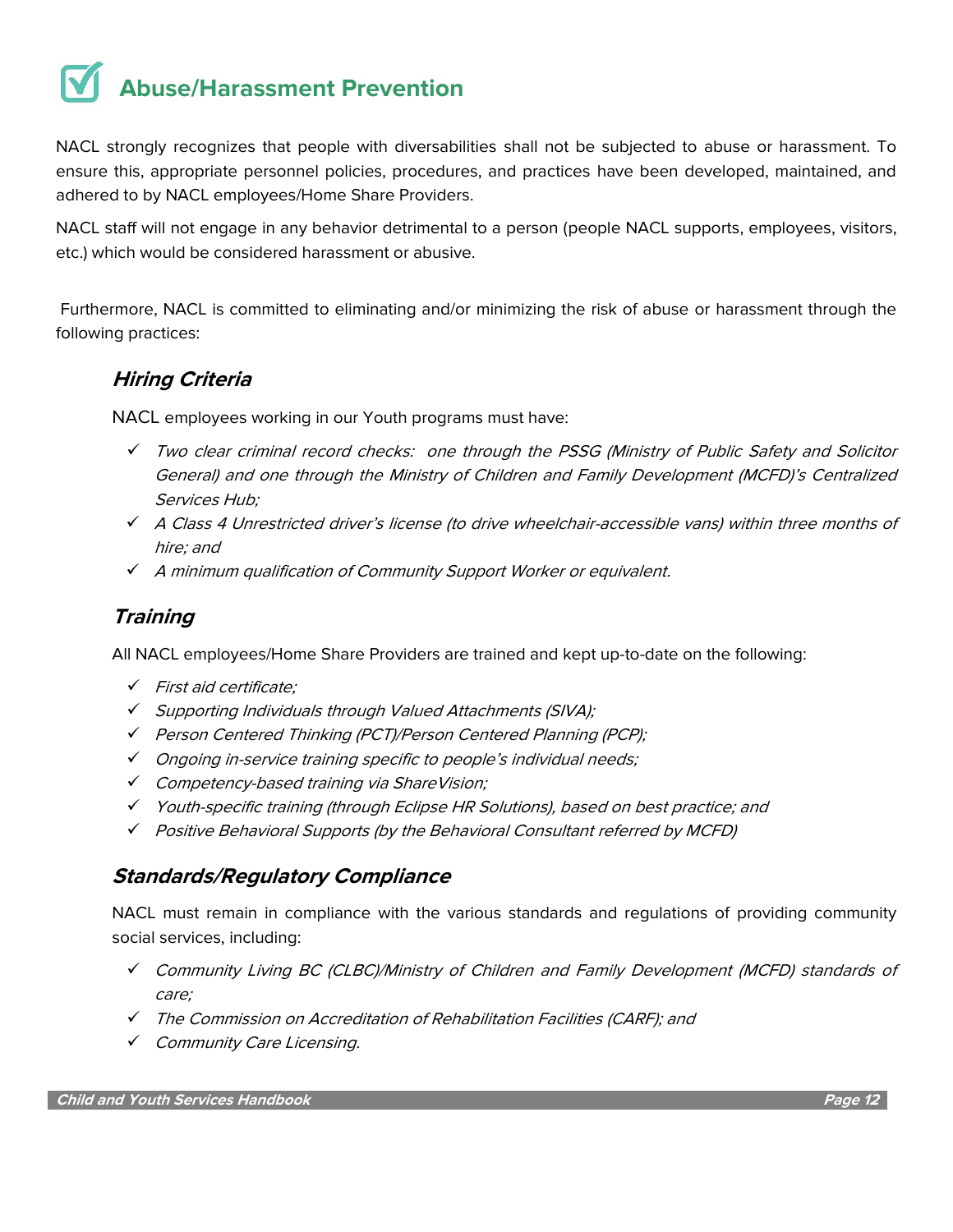#### **Who Abuses People with Diversabilities?**

Abuse can happen to anyone – however, people with diversabilities may be more at risk of being abused than others. People with diversabilities are most often abused by people they know. This can be anyone with whom they have some contact, as a patient or client. People with diversabilities can also be harassed by another person NACL supports, or anywhere outside in the community such as restaurants, markets, hospitals, sports facilities, etc.

#### **Identifying Abuse/Harassment**

The following chart will help you determine whether you are being abused or not.

| <b>RELATIONSHIP FACTORS</b>                                                                                                             | <b>HEALTHY RELATIONSHIP</b>                                                                                                                                                  | <b>UNHEALTHY RELATIONSHIP</b>                                                                                                                                   | <b>ABUSIVE RELATIONSHIP</b>                                                                                                                                                                        |
|-----------------------------------------------------------------------------------------------------------------------------------------|------------------------------------------------------------------------------------------------------------------------------------------------------------------------------|-----------------------------------------------------------------------------------------------------------------------------------------------------------------|----------------------------------------------------------------------------------------------------------------------------------------------------------------------------------------------------|
| Sharing feelings                                                                                                                        | You feel safe and strong<br>enough to tell the<br>caregiver how you really<br>feel.                                                                                          | You feel awkward telling<br>the caregiver how you<br>really feel.                                                                                               | You are afraid to tell the<br>caregiver how you really<br>feel because you fear<br>being put down or<br>threatened.                                                                                |
| Disagreements                                                                                                                           | You can have<br>disagreements and still<br>talk respectfully to each<br>other. You resolve your<br>disagreements.                                                            | Your disagreements<br>often turn into fights.                                                                                                                   | You are afraid to<br>disagree because you<br>do not want to the<br>caregiver to get angry<br>and violent. The<br>disagreement is an<br>excuse for abuse.                                           |
| Dealing with changes in<br>circumstances (for<br>example, if your condition<br>changes or if there is<br>something new in your<br>life) | As circumstances change,<br>you and the caregiver talk<br>about the changes and<br>agree on any changes<br>that may be needed with<br>your care.                             | The caregiver does not<br>want to talk about how<br>things are changing, or is<br>slow to change when<br>your circumstances<br>change.                          | The caregiver refuses to<br>adapt to changes, even if<br>the care is no longer<br>appropriate. Or, the<br>caregiver makes<br>changes without<br>consulting or telling you<br>in advance.           |
| Medication and adaptive<br>devices<br>(for example, canes,<br>hearing aids, or other<br>equipment to help with a<br>disability)         | You and the caregiver<br>understand and follow<br>your medication<br>requirements. Your<br>assistive aids are in good<br>repair, and available to<br>you when you need them. | Sometimes medications<br>are missed or late.<br>Sometimes adaptive<br>devices are not kept in<br>good condition, or are<br>not available to you when<br>needed. | The caregiver uses<br>medication to try to<br>control you, or the<br>caregiver steals your<br>medication. The<br>caregiver threatens to<br>deprive you of your<br>medication or assistive<br>aids. |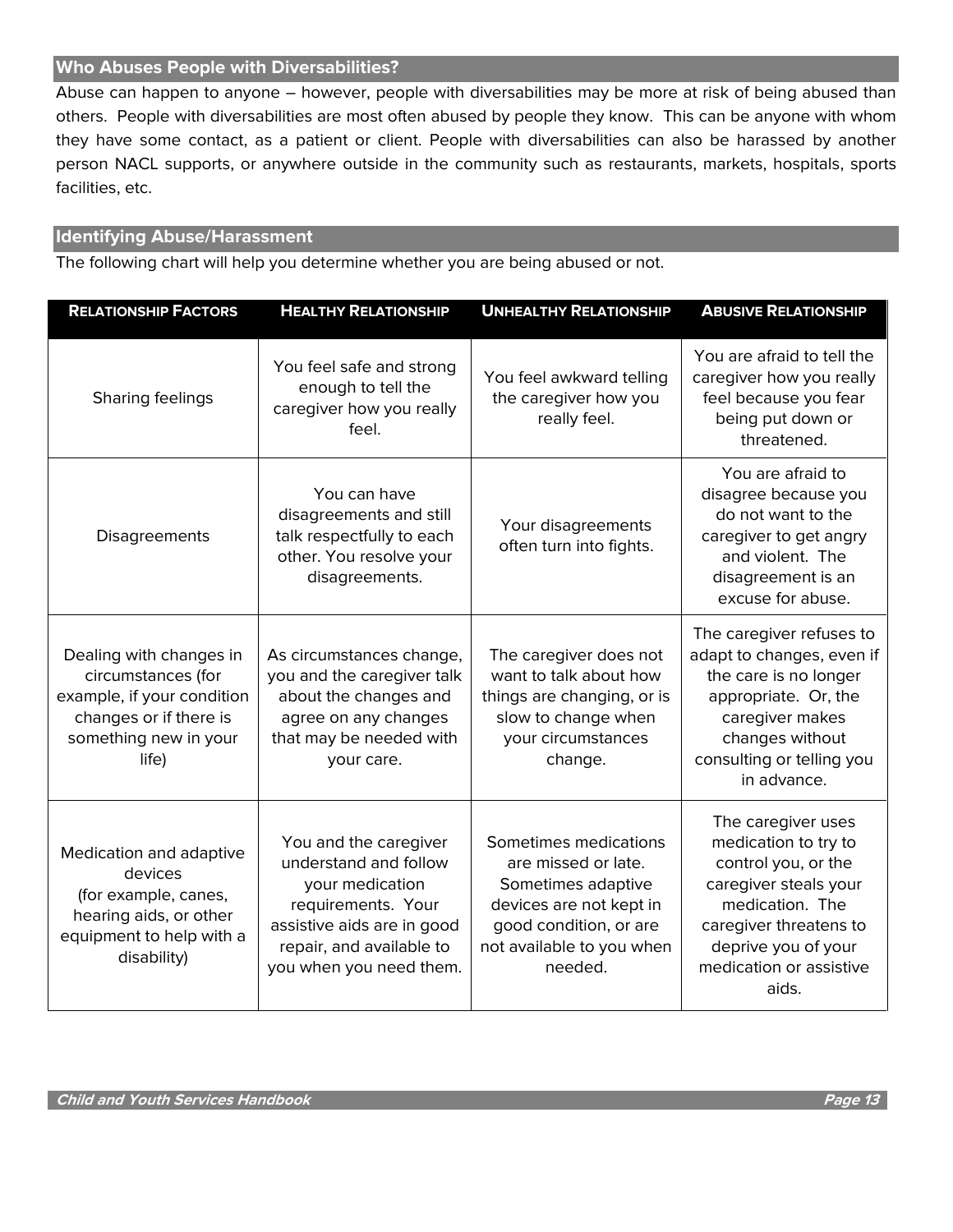| <b>RELATIONSHIP FACTORS</b>  | <b>HEALTHY RELATIONSHIP</b>                                                                          | <b>UNHEALTHY RELATIONSHIP</b>                                                                                                                       | <b>ABUSIVE RELATIONSHIP</b>                                                                                                                                                                   |
|------------------------------|------------------------------------------------------------------------------------------------------|-----------------------------------------------------------------------------------------------------------------------------------------------------|-----------------------------------------------------------------------------------------------------------------------------------------------------------------------------------------------|
| Verbal abuse and<br>violence | You and your caregiver<br>do not say mean things to<br>each other. There is no<br>physical violence. | There have been a few<br>incidents of putdowns,<br>and mean or controlling<br>behavior in your<br>relationship. There is no<br>pattern of violence. | The caregiver hurts you<br>and does not stop even<br>if you say it is hurting.<br>The caregiver has<br>injured you. The<br>physical or sexual abuse<br>and/or intimidation are<br>increasing. |

**SOURCE: humanservices.alberta.ca, 2018**

If you suspect that someone (including you) may have been abused or neglected, you must follow these steps:

- Watch for the signs of abuse listed above.
- Tell someone about what is happening.
	- $\checkmark$  If the person you tell does not seem to take you seriously, tell someone else, and keep telling people until you find a person who is helpful. The more people that know about the abuse, the more likely it is that someone will be able to help stop it.
- Protect yourself from:
	- ✓ **MEDICATION ABUSE:** In this case, notify the Program Supervisor, and get medical attention if needed.
	- ✓ **SOMEONE HURTING OR SCARING YOU:** If you are in immediate danger, phone 911.

#### **If a Person NACL Supports Has Been Abused…**

NACL will:

- Ensure the person's immediate safety and well-being;
- Call the police if the person's safety is at immediate risk;
- Complete a Critical Incident Report and contact CLBC within 24 hours;
- Explain the options available to the person; and
- Cooperate fully with any investigation by the police and/or CLBC, the Office of the Public Trustee, or the Regional Health Authority.



NACL supports the rights of people with diversabilities and their families through three kinds of advocacy:

## **1. Personal Advocacy**

We advocate on behalf of people with diversabilities and their families/caregivers to ensure they receive support.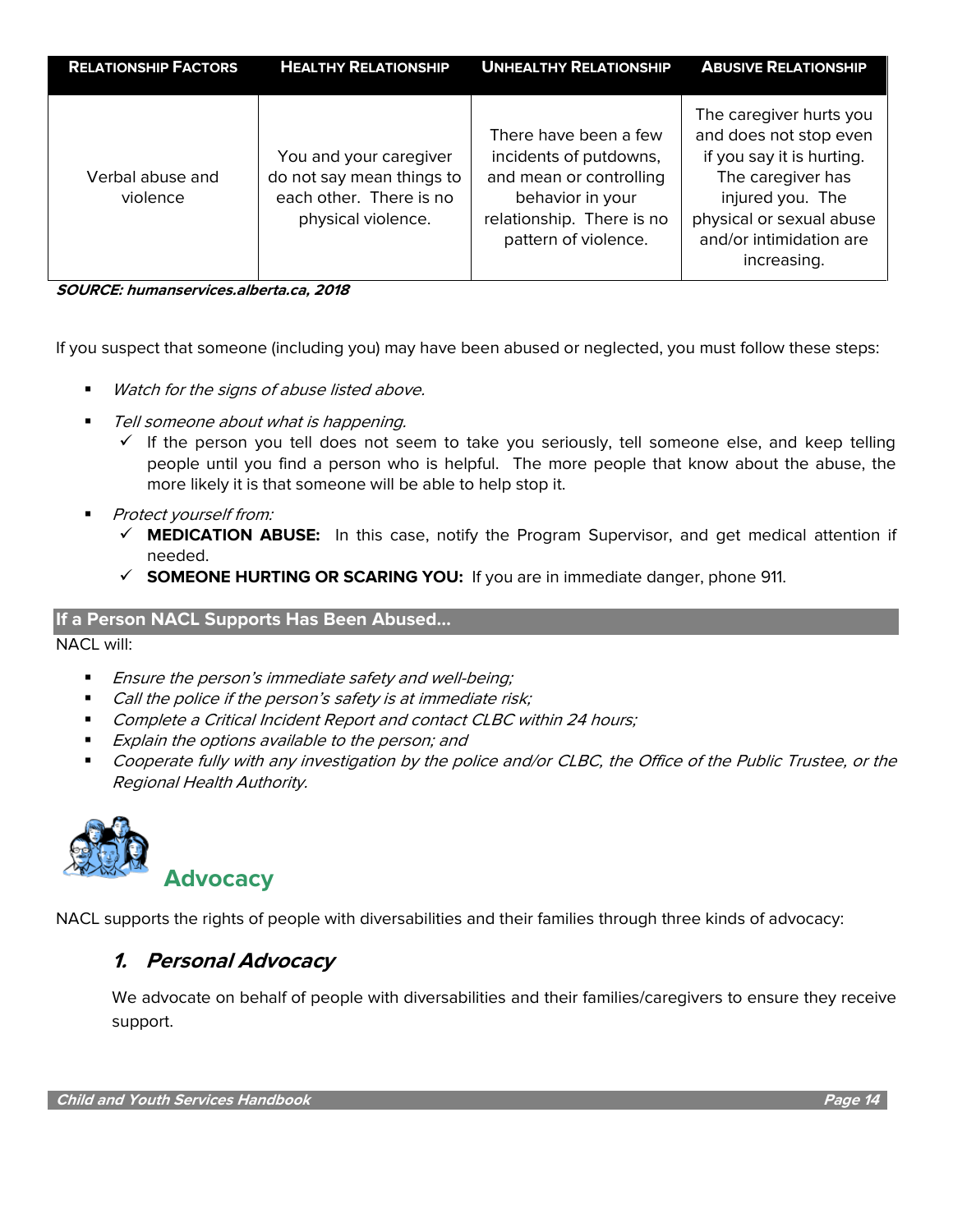## **2. Self-Advocacy**

We support people with diversabilities and their families to enhance their own advocacy skills.

## **3. Systems Advocacy**

We advocate for support and change within the systems that affect people with diversabilities.

| <b>ADVOCACY RESOURCES FOR PEOPLE NACL SUPPORTS</b> |                                                    |                                                                                                                       |  |  |  |
|----------------------------------------------------|----------------------------------------------------|-----------------------------------------------------------------------------------------------------------------------|--|--|--|
|                                                    | <b>Community Living BC</b>                         |                                                                                                                       |  |  |  |
|                                                    | <b>PHONE:</b>                                      | 1-877-660-2522                                                                                                        |  |  |  |
|                                                    | <b>WEBSITE:</b>                                    | www.communitylivingbc.ca                                                                                              |  |  |  |
|                                                    | E-MAIL:                                            | CLBCInfo@gov.bc.ca                                                                                                    |  |  |  |
|                                                    | <b>VISIT:</b>                                      | 7 <sup>th</sup> Floor - Airport Square                                                                                |  |  |  |
|                                                    |                                                    | 1200 West 73rd Avenue, Vancouver, BC V6P 6G5                                                                          |  |  |  |
|                                                    | <b>Inclusion BC</b>                                |                                                                                                                       |  |  |  |
|                                                    | <b>CONTACT:</b>                                    | Tina Dam, Community Inclusion Advocate                                                                                |  |  |  |
|                                                    | E-MAIL:                                            | advocacy@inclusionbc.org                                                                                              |  |  |  |
|                                                    | <b>WEBSITE:</b>                                    | www.inclusionbc.org                                                                                                   |  |  |  |
|                                                    | <b>PHONE:</b>                                      | 1-844-488-4321                                                                                                        |  |  |  |
|                                                    | <b>BC Self-Advocacy Organizations</b>              |                                                                                                                       |  |  |  |
|                                                    | ✔ Supporting Advocates in Leadership (SAL)         |                                                                                                                       |  |  |  |
|                                                    | <b>CONTACT:</b>                                    | Eve Reinarz                                                                                                           |  |  |  |
|                                                    | E-MAIL:                                            | info@salnanaimo.ca                                                                                                    |  |  |  |
|                                                    | <b>PHONE:</b>                                      | (250) 753-1907                                                                                                        |  |  |  |
|                                                    | <b>VISIT:</b>                                      | 271 Pine Street, Nanaimo, BC V9R 2B7                                                                                  |  |  |  |
|                                                    | <b>Representative for Children and Youth (RCY)</b> |                                                                                                                       |  |  |  |
|                                                    | <b>PHONE:</b>                                      | 310-1234 (24-Hour Helpline - no area code is required)                                                                |  |  |  |
|                                                    |                                                    | To connect with one of the RCY's advocates, call (toll-free): 1-800-476-3933                                          |  |  |  |
|                                                    | <b>WEBSITE:</b>                                    | www.rcybc.ca                                                                                                          |  |  |  |
|                                                    | <b>VISIT:</b>                                      | Suite 400 - 1019 Wharf Street, Victoria, BC V8W 2Y9                                                                   |  |  |  |
|                                                    | <b>BC Office of the Ombudsperson</b>               |                                                                                                                       |  |  |  |
|                                                    | <b>PURPOSE:</b>                                    | The Office of the Ombudsperson impartially investigates individual complaints about unfair<br>administrative actions. |  |  |  |
|                                                    | <b>PHONE:</b>                                      | 1-800-567-3247                                                                                                        |  |  |  |
|                                                    | <b>WEBSITE:</b>                                    | www.bcombudsperson.ca                                                                                                 |  |  |  |
|                                                    | MAIL:                                              | PO Box 9039, STN PROV GOVT, Victoria, BC, V8W 9A5                                                                     |  |  |  |
|                                                    | <b>VISIT:</b>                                      | 2 <sup>nd</sup> Floor - 947 Fort Street, Victoria, BC                                                                 |  |  |  |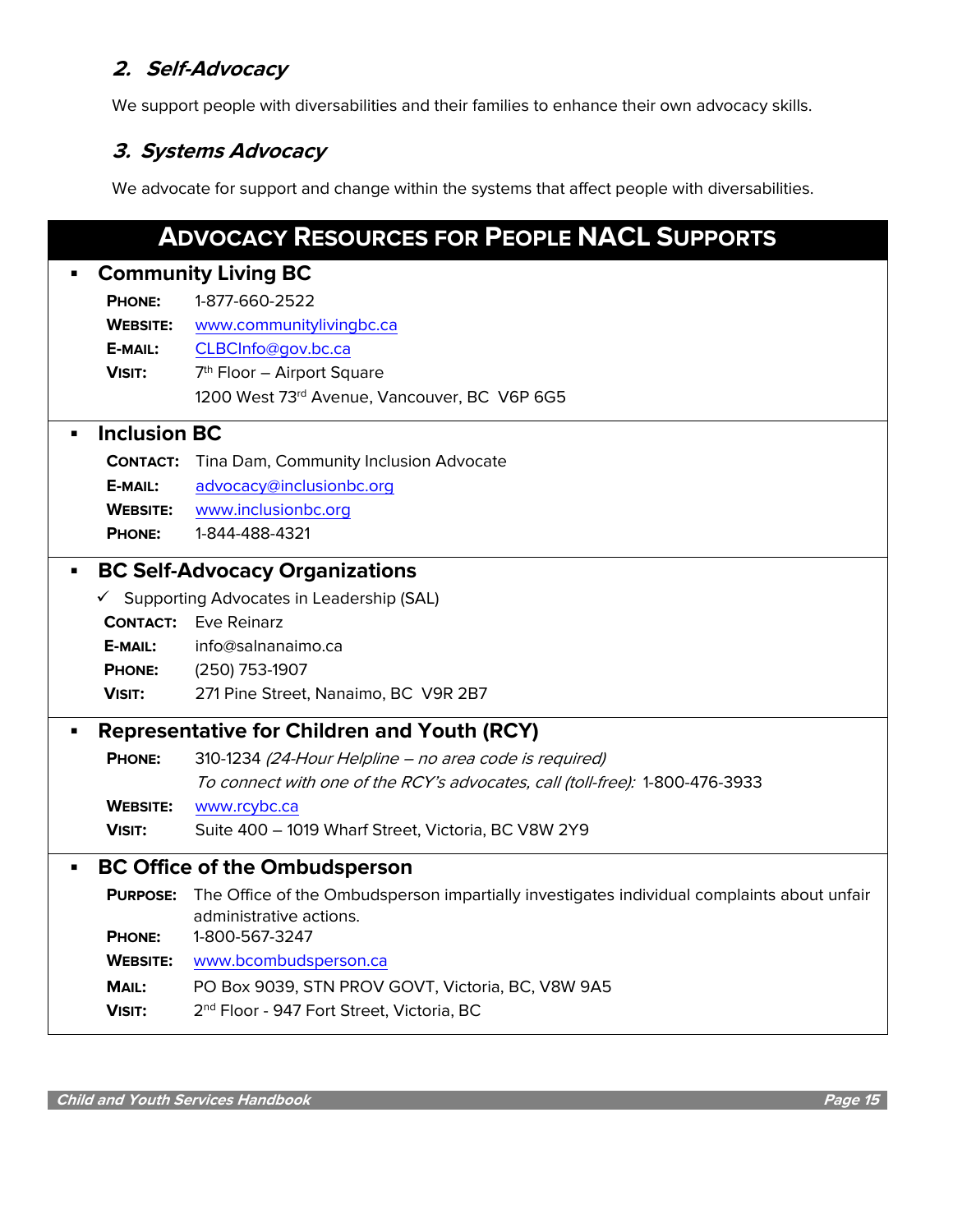## **Quality Assurance**

We at NACL ensure quality services by maintaining conformance to the following standards:

- **EXARF's Aspire to Excellence, Quality Individualized Services and Supports, and Employment and** Community Services standards;
- CLBC's and MCFD's standards of care; and
- Licensed group homes meet the standards of the Community Care Facilities Licensing.

This includes a commitment to continuous quality improvement, which is reported annually in our Performance Review on NACL's website. This report outlines the achievements of the year and the plans for improvement in the coming year.



## **Suggestions and Feedback**

We welcome your suggestions and feedback about the services we provide. You can give this in many ways:

- Tell staff about it.
- Contact the Program Supervisor.
- As part of our overall commitment to improving our services, we ask you to complete a survey once a year about how satisfied you are with the services you or your family member are accessing. There is a different survey for each program, so you may receive more than one.

| <b>Accessibility</b> |
|----------------------|

NACL promotes accessibility and works to remove barriers. If you face a barrier to accessing our services or the community, talk to a NACL staff member.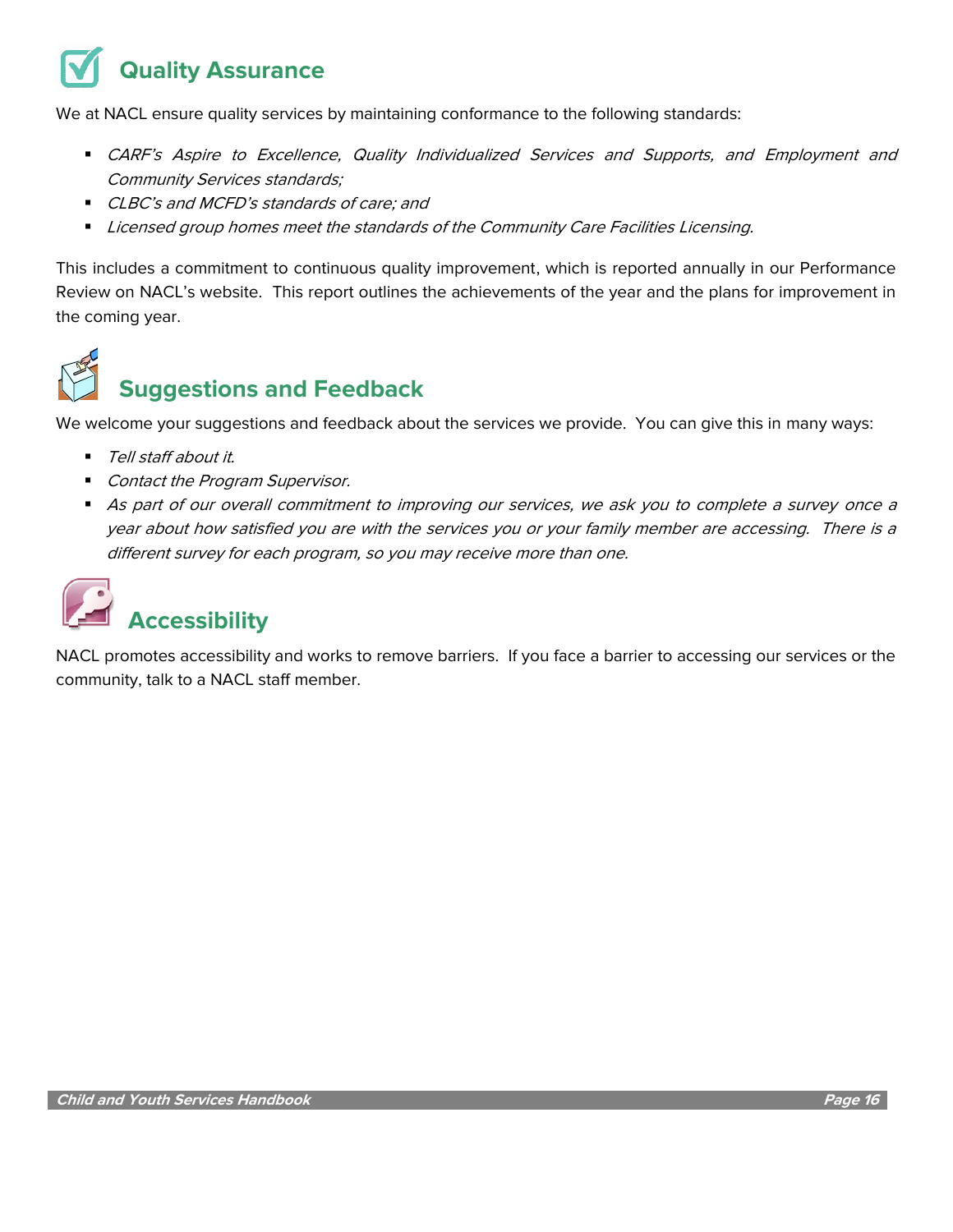## **PART 3: Child and Youth Residential Services**

Residential Services is another way of saying "home." Nanaimo Association for Community Living (NACL) currently has several residential group homes, both for youth and adults. Our staff work with you to determine which home is best based on one's needs, likes, and personality – as well as the needs, likes, and personalities of your soon-to-be roommates.

Most of the residential homes are licensed through Community Care Licensing.

## **How do I access NACL's Residential Services?**

Upon receipt of a referral from the Ministry of Children and Family Development (MCFD), the following process will be followed by the appropriate/designated NACL management staff:

- Your referral form will be reviewed, and management staff will determine NACL's ability to meet your needs.
- We are committed to supporting all eligible individuals; and work hard to ensure our residential services are the best option for you.
- If NACL is unable to assist you, a written confirmation will be forwarded to the referring body, outlining the rationale for the decision.
- If you decide our services are not the right fit, we will provide information on alternate resources.

**Note:** MCFD holds the waitlist for child and youth residential services – they determine who will be referred based on vacancy.

Once an eligible service is available, you will be informed. We advise that if you are interested in our residential services to spend a night or join our staff for a meal before committing. This allows you to know the NACL staff better and for them to also spend time with you to support you according to your needs, we will need you, your family/caregiver to complete our **Intake Form**. This form has important information for our staff to ensure you are provided exceptional care.

## **What needs to be done before I move in?**

Once you have been accepted to our Residential Services, we will invite you to a planning meeting. Your family members/caregivers, MCFD Representative, and other health care professionals (as appropriate) are welcome to also attend. At this meeting, we'll discuss:

- What your interests, skills, and goals are.
	- $\checkmark$  Goals could be volunteering, joining a music program, exploring the community, managing conflict, etc.
- Creating a Person Centered Plan (PCP) this is a living document that will change over time.
	- ✓ It will include who is in your support circle, potential barriers and what supports/services can help overcome these barriers.

**Child and Youth Services Handbook Page 17**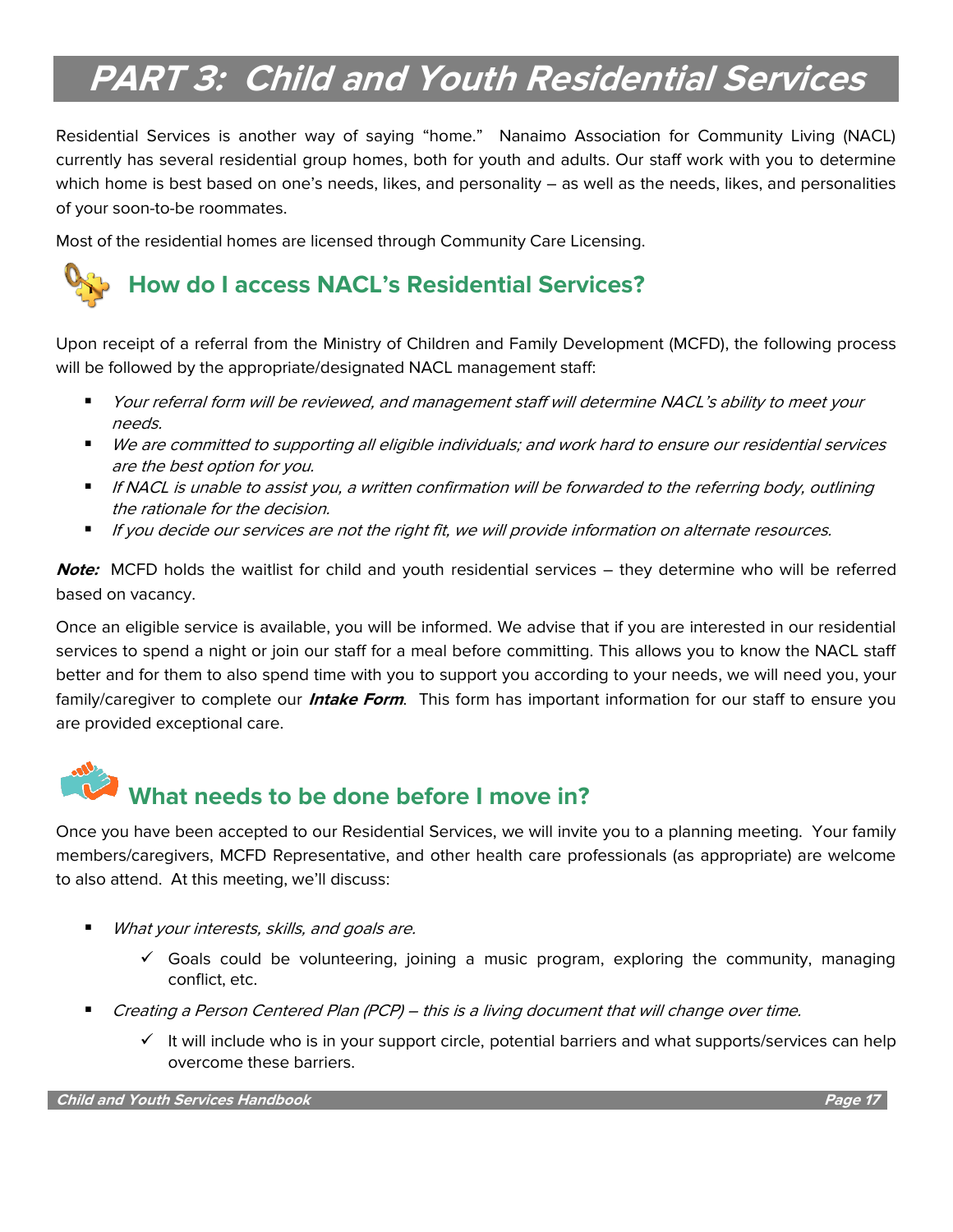- $\checkmark$  The most important part of this process is that you will actively be making decisions on what your goals will be.
- $\checkmark$  As part of the Person Centered Planning process, NACL uses Trust-Based Relational Intervention (TBRI) and Positive Behavioural Supports (PBS) as service modalities to support achieving program objectives.
	- **•** TBRI is an attachment-based, trauma-informed intervention that is designed to meet the complex needs of vulnerable people. TBRI uses Empowering Principles to address physical needs, Connecting Principles for attachment needs, and Correcting Principles to disarm fear-based behaviours.
	- PBS provides a process to understand and resolve the problem behavior of individuals or children that is based on values and empirical research. It offers an approach to develop an understanding of why a person engages in challenging behaviour and strategies for prevention while teaching new skills. Positive Behaviour Support offers a holistic approach that considers all factors that have an impact on a person and their behaviour. It can be used to address problem behaviors that range from aggression and property destruction to social withdrawal.

We will also review this Handbook, and discuss NACL's procedures regarding confidentiality, privacy, and access to personal records.

An Information Portfolio will be provided to you and include:

- ✓ This program handbook;
- ✓ An intake form;
- ✓ Consent forms;
- ✓ Representation Agreement information; and
- $\checkmark$  A brochure describing the program.

**Note:** Any necessary accommodation for alternative communication styles will be made.

You may receive a tour and/or an orientation before deciding to move in.

You will move into our residence in a way that meets your needs (i.e. gradually or immediately).

The appropriate manager will process your information, including demographics, care and support needs, risk assessments, medication information, your goals, and other relevant information to ensure quality, safe care and support. This information will then be entered in your profile via ShareVision and we will assign your programs(s) under the Program/Residence History.

# **What to expect when living in a NACL home**

- A safe, secure, and healthy environment people NACL supports receive an exceptional standard of care by trained staff;
- *You will have your own private bedroom;*
- Nutritious meals and snacks are provided in each home, according to the Menu Plan through Community Care Facilities Licensing;
- You will receive regular medications and treatments as prescribed by your doctor; and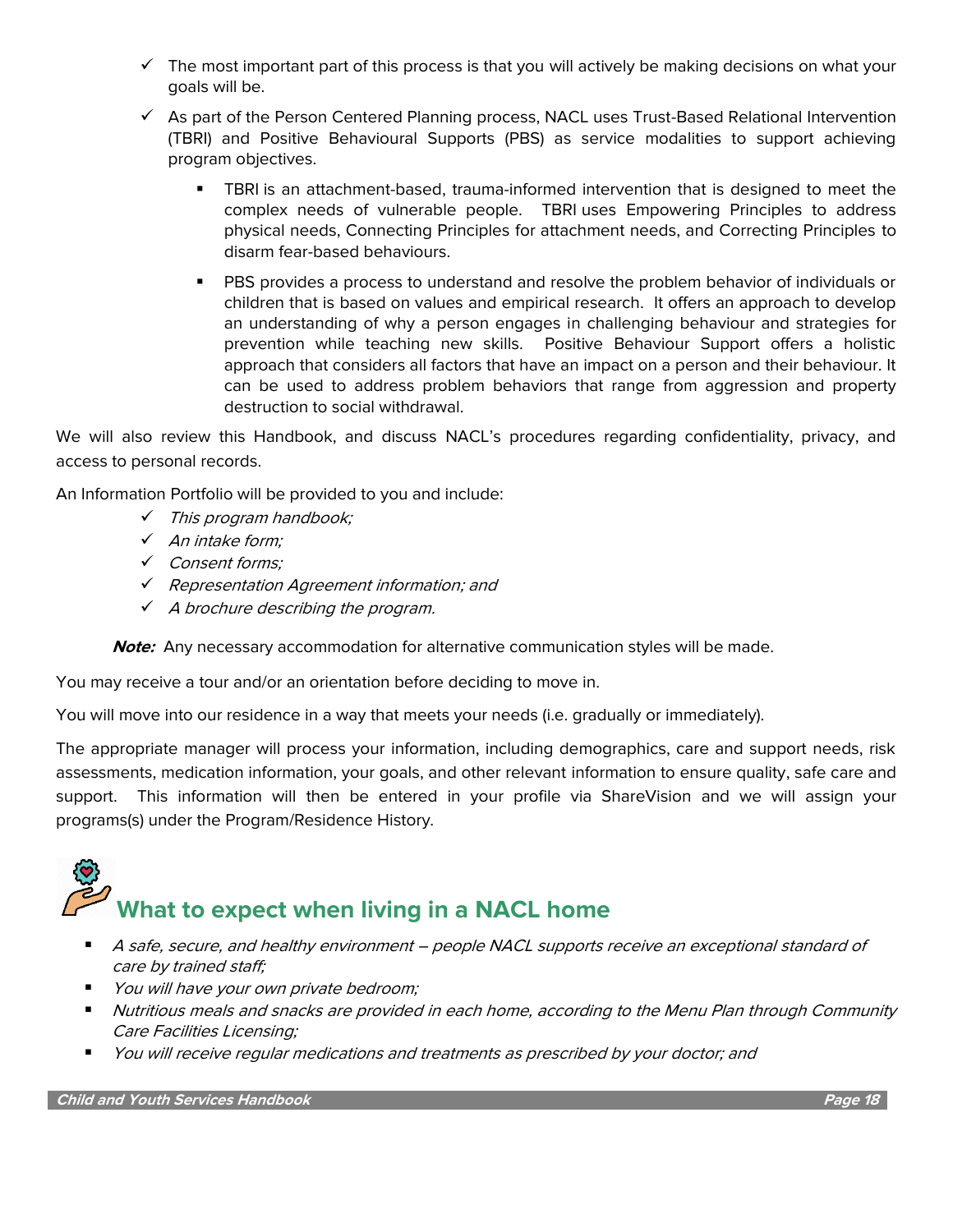▪ You will be supported by staff to attend community activities and activities in your home – depending on the appropriateness of the activity and staff availability.

Remember – this is **your home**. To respect each other's right to privacy, other people who live in your home will not be allowed to go into your private bedroom, and you will be asked to respect their privacy.

## **Who pays for the services offered?**

MCFD pays for the services you receive from NACL when you are referred to us.



## **What do I need while living in a group home?**

- Any **adaptive equipment required for eating** for example, a special scoop, plate, cup, or eating utensils. Please bring them with you.
- Any **adaptive equipment used daily –** if you use a wheelchair, walker, cane, braces, splints, transfer belts, or trays, please make sure they are in safe working order.
- **Personal hygiene products** briefs and Attends are provided, but other personal products such as feminine hygiene products, special soaps, shampoos or creams, shaver(s), deodorant, toothpaste, toothbrush, and comb/hairbrush will be purchased from your own money with support from the staff.
	- ✓ **PLEASE NOTE:** NACL is not responsible for lost, lent, broken, or stolen items (including money).

## **Who takes care of transportation?**

At NACL, we support you in using public transportation, including HandyDart. Our staff are trained to transport you in our own vehicles, with due care and attention. NACL ensures all staff adheres to the requirements of the Motor Vehicle Act, including maintaining the vehicles and carrying adequate insurance.



On admission, you or your caregiver are responsible for ensuring staff are informed of any medical issues/concerns you may have as outlined in the **Intake Form**, such as:

- *Seizures, allergies, dysphagia, etc.;*
- Communicable disease(s) such as HIV, Hepatitis B/C, Tuberculosis, etc.; and/or
- Safety concerns such as self-injury, injury to others, ingesting foreign objects, violent outbursts.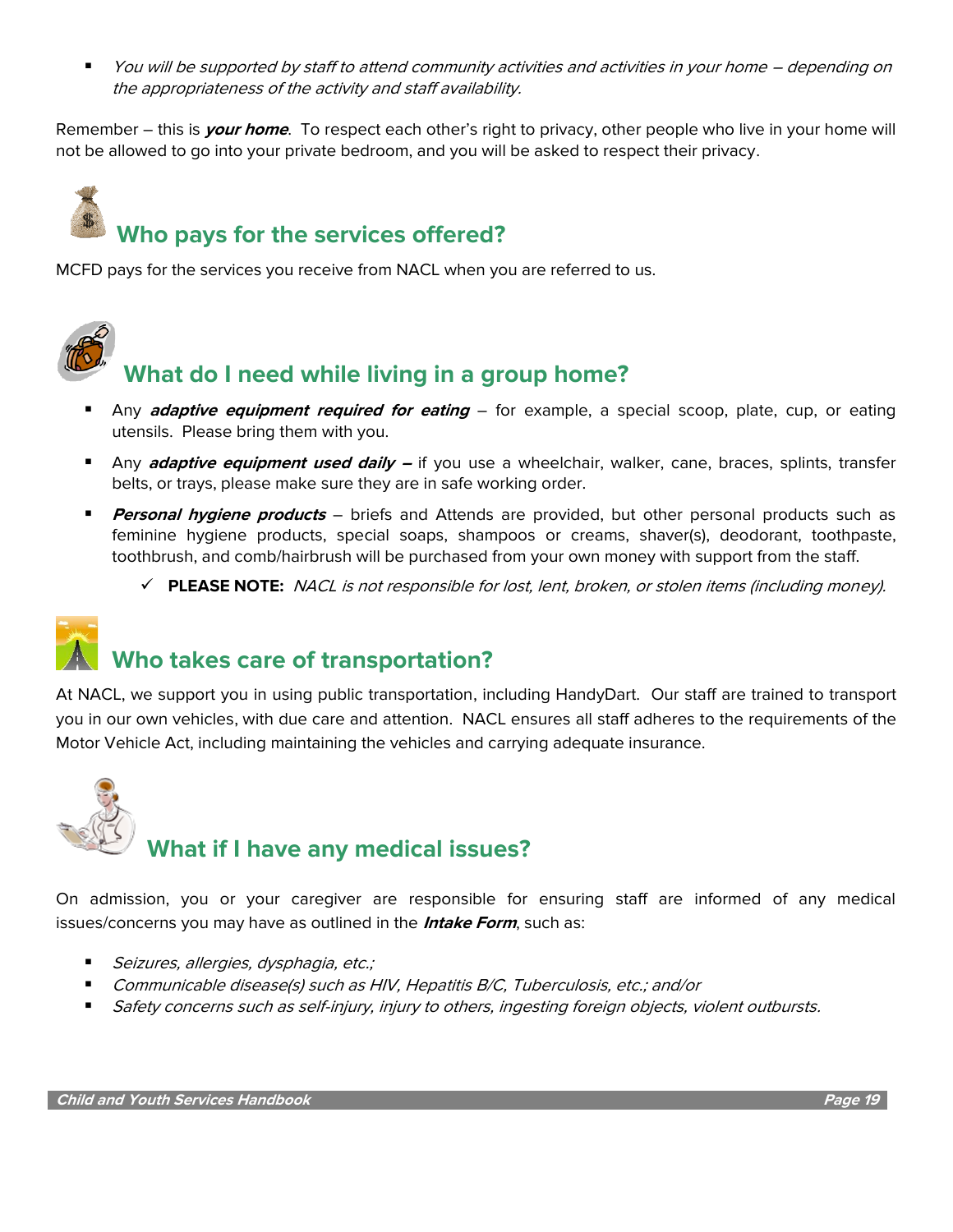We will consult with your doctor, dentist, or a medical professional from the Health Services for Community Living (HSCL) team (Registered Nurse, Occupational Therapist, Physiotherapist, Speech Therapist, Dietician, or Dental Hygienist) to help you stay healthy.

#### **Medications**

Staff cannot give medications that are not ordered by a doctor and labeled by a pharmacy. We will arrange with the pharmacist to have all medications, prescribed to you by your doctor, blister-packed with a label attached which includes your name, medication name, and times to be given.

The pharmacy NACL uses is:



## **Central Drugs**

**ADDRESS:** 495-A Dunsmuir Street Nanaimo, BC, V9R 6B9 **PHONE:** (250) 753-6401

Each NACL home has a **Pharmacy Policy and Procedure Manual** from Central Drugs to be followed.

- **Notes**: ✓ All medications will be locked up and dispensed by staff at the times prescribed.
	- $\checkmark$  Staff will also administer any other medications prescribed by your doctor (such as creams, eye drops, etc.), as long as they have been blister-packed by a pharmacist with a pharmaceutical label attached.
	- ✓ All medications required will be clearly outlined in one's Person Centered Plan.

### **PRN Medications**

All PRN medications must be accompanied by a Health Care Plan or Protocol from the Health Services for Community Living Nurse (HSCL) under the Vancouver Island Health Authority (VIHA).

**Notes:** √ All medications will be locked up and dispensed by staff.

✓ All medications required will be clearly outlined in one's Person Centered Plan.

### **Seizures**

- If you have seizures, a protocol will need to be in place by Health Services for Community Living (HSCL).
- If you take a PRN seizure medication, that medication, along with your protocol, will be in your fanny pack – which you will wear on outings.
- For your safety, you may need to wear a lifejacket when swimming.

### **Wheelchairs/Walkers/Special Equipment**

If you use a wheelchair, walker, cane, braces, splints, transfer belts, or trays, we will help ensure they are in safe working order.

## **Personal Care**

Staff will assist you if you require personal care or assistance in the bathroom.